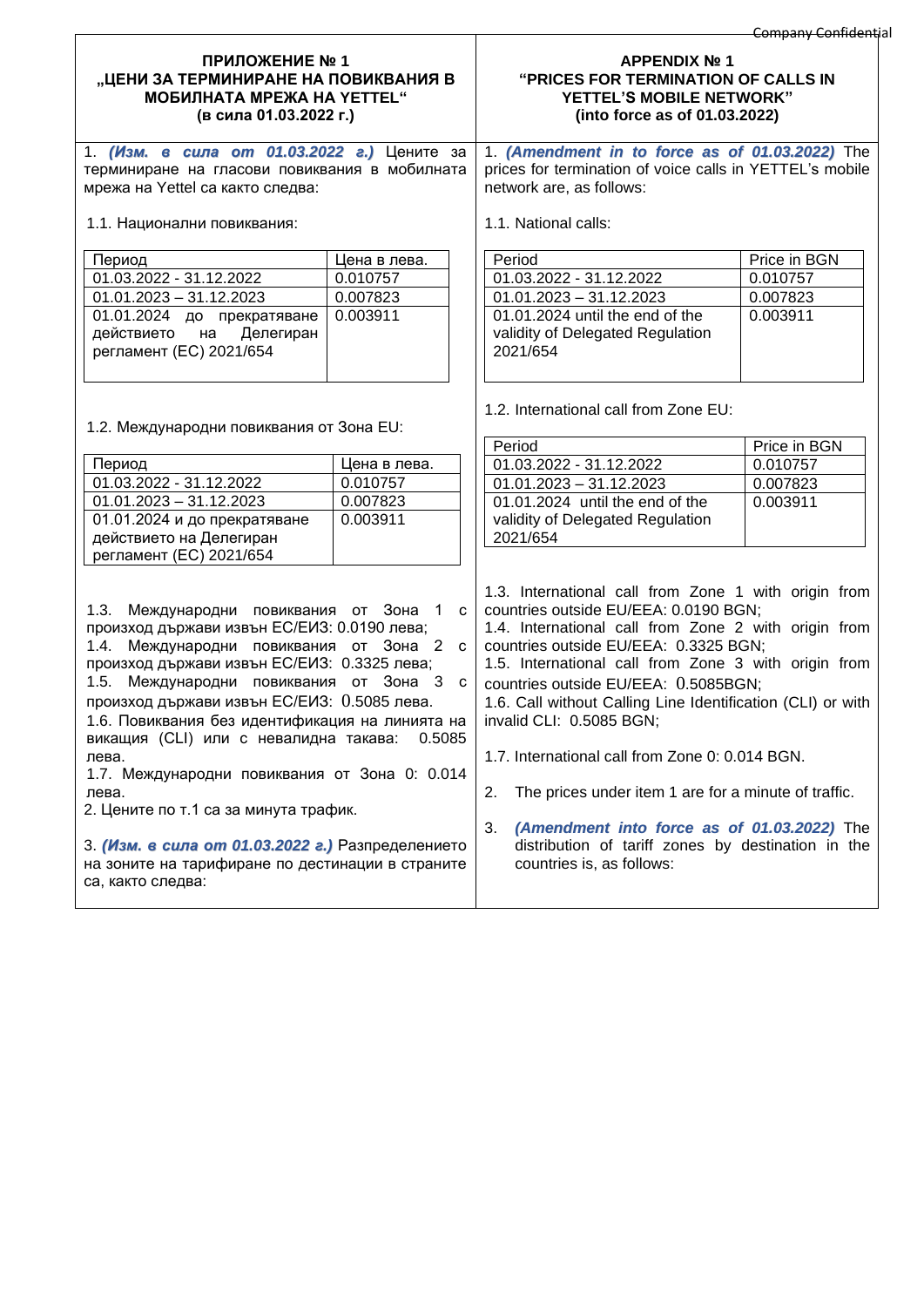| Зона<br>Zone | Произход на повикването<br><b>Call Origination</b>    | Код на<br>дестинацията<br>(Destination code) |
|--------------|-------------------------------------------------------|----------------------------------------------|
|              | Austria                                               | 43                                           |
|              | <b>Bulgaria</b>                                       | 359                                          |
|              | Belgium                                               | 32                                           |
|              | Croatia                                               | 385                                          |
|              | Cyprus                                                | 357                                          |
|              | Czech Republic                                        | 420                                          |
|              | Denmark                                               | 45                                           |
|              | Estonia                                               | 372                                          |
|              | Finland (incl. The Åland Islands)                     | 358                                          |
|              | France, incl.:                                        | 33                                           |
|              | Guadelupa, St. Barthélemy, St. Marten (French)        | 590                                          |
|              | <b>French Guiana</b>                                  | 594                                          |
|              | Martinique                                            | 596                                          |
|              | Reunion, Mayotte                                      | 262                                          |
|              | Germany                                               | 49                                           |
|              | Greece                                                | 30                                           |
|              | Hungary                                               | 36                                           |
| Зона<br>EU   | Iceland                                               | 354                                          |
|              | Ireland                                               | 353                                          |
|              | Italy                                                 | 39                                           |
|              | Latvia                                                | 371                                          |
|              | Liechtenstein                                         | 423                                          |
|              | Lithuania                                             | 370                                          |
|              | Luxembourg                                            | 352                                          |
|              | Malta                                                 | 356                                          |
|              | Netherlands, incl.:                                   | 31                                           |
|              | St. Maarten (Dutch)                                   | 1721                                         |
|              | Norway                                                | 47                                           |
|              | Poland                                                | 48                                           |
|              | Portugal (incl. Azores and Balearic Islands, Madejra) | 351                                          |
|              | Romania                                               | 40                                           |
|              | Slovakia                                              | 421                                          |
|              | Slovenia                                              | 386                                          |
|              | Sweden                                                | 46                                           |
|              | Spain (incl. Cannary Islands)                         | 34                                           |

| Зона<br>Zone | Произход на повикването<br><b>Call Origination</b> | Код на<br>дестинацията<br>(Destination code) |
|--------------|----------------------------------------------------|----------------------------------------------|
|              |                                                    |                                              |
|              | USA and Canada                                     |                                              |
| Зона 1       | <b>Telecommunications for Disaster Relief</b>      | 888                                          |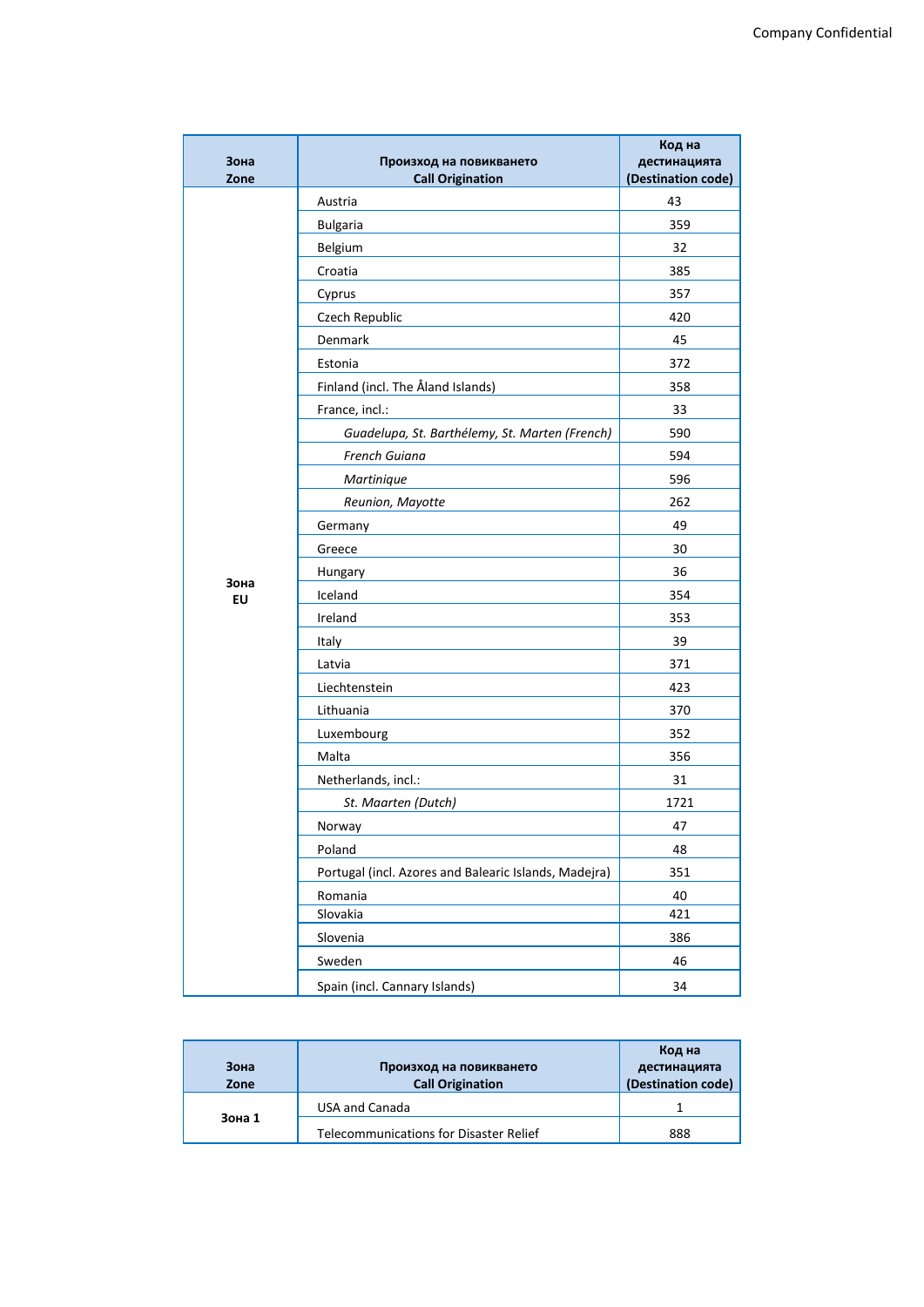| Зона          | Произход на повикването      | Код на дестинацията |
|---------------|------------------------------|---------------------|
| Zone          | <b>Call Origination</b>      | (Destination code)  |
|               | Afghanistan                  | 93                  |
|               | American Samoa               | 1684                |
|               | American Virgin Islands      | 1340                |
|               | Andorra                      | 376                 |
|               | Angola                       | 244                 |
|               | Argentina                    | 54                  |
|               | Australia                    | 61                  |
|               | <b>Bahamas</b>               | 1242                |
|               | Bahrain                      | 973                 |
|               | Bangladesh                   | 880                 |
|               | Bermuda                      | 1441                |
|               | <b>Brazil</b>                | 55                  |
|               | <b>Brunei</b>                | 673                 |
|               | Cambodia                     | 855                 |
|               | Canada NORTHWEST TERRITORIES | 1250                |
|               | Canada NORTHWEST TERRITORIES | 1867                |
|               | Cayman Islands               | 1345                |
|               | Chile                        | 56                  |
|               | China                        | 86                  |
|               | Colombia                     | 57                  |
| <b>Зона 2</b> | Costa Rica                   | 506                 |
|               | Dominican Republic           | 1809                |
|               | Dominican Republic           | 1829                |
|               | Dominican Republic           | 1849                |
|               | Egypt                        | 20                  |
|               | Gibraltar                    | 350                 |
|               | Greenland                    | 299                 |
|               | Guam                         | 1671                |
|               | Guatemala                    | 502                 |
|               | Hong Kong, China             | 852                 |
|               | India                        | 91                  |
|               | Indonesia                    | 62                  |
|               | Iran                         | 98                  |
|               | Israel                       | 972                 |
|               | Japan                        | 81                  |
|               | Jordan                       | 962                 |
|               | Kazakhstan                   | 77                  |
|               | Kenya                        | 254                 |
|               | Korea, Rep. of               | 82                  |
|               | Kuwait                       | 965                 |
|               | Kyrgyzstan                   | 996                 |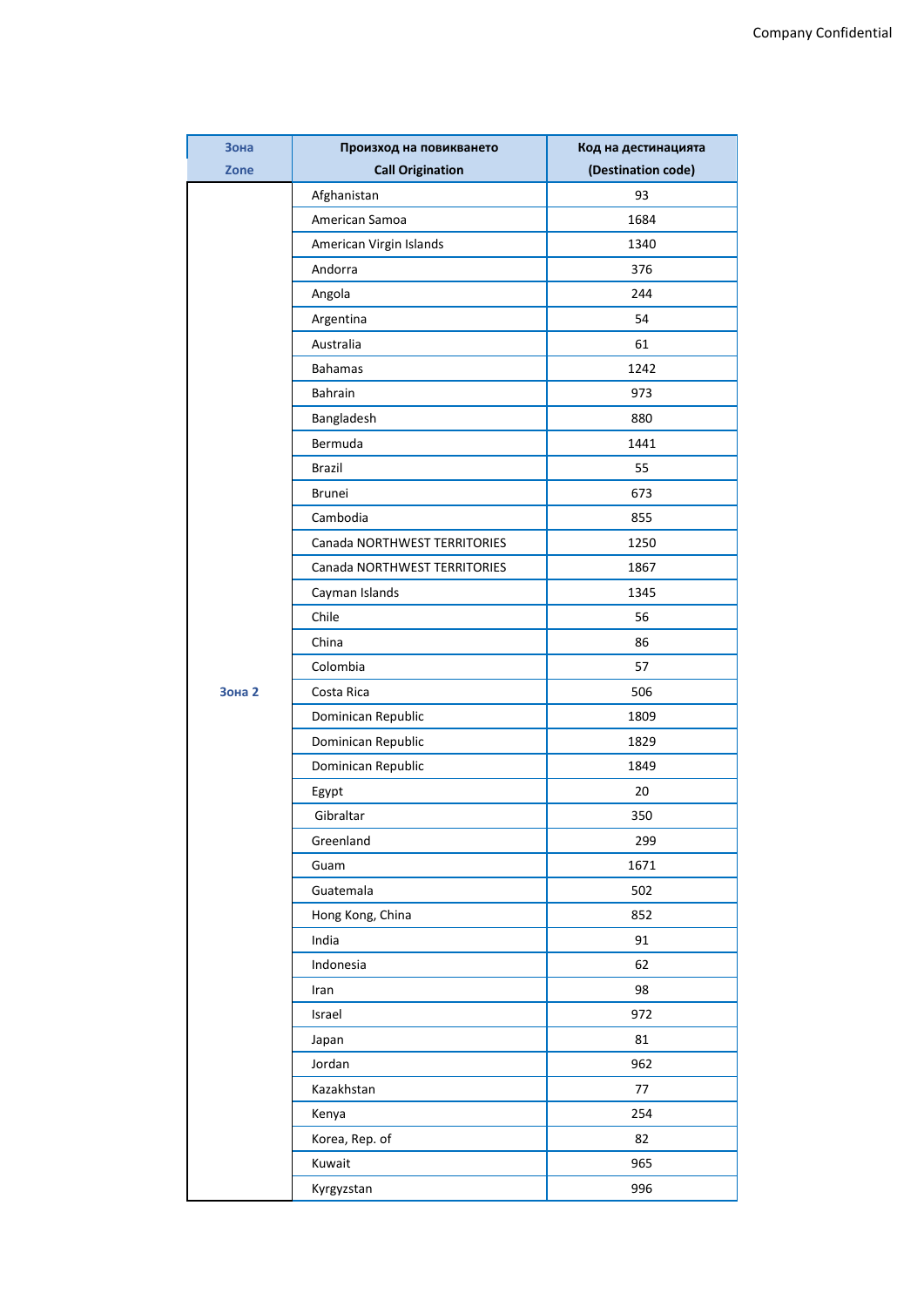| Зона                           | Произход на повикването     | Код на дестинацията |
|--------------------------------|-----------------------------|---------------------|
| Zone                           | <b>Call Origination</b>     | (Destination code)  |
|                                | Laos                        | 856                 |
|                                | Lebanon                     | 961                 |
|                                | Macao, China                | 853                 |
|                                | Malaysia                    | 60                  |
|                                | Mauritius                   | 230                 |
|                                | Mexico                      | 52                  |
|                                | <b>Netherlands Antilles</b> | 599                 |
|                                | New Zealand                 | 64                  |
|                                | Nigeria                     | 234                 |
|                                | North Marianna Islands      | 1670                |
|                                | Pakistan                    | 92                  |
|                                | Palestinian Territory       | 970                 |
|                                | Panama                      | 507                 |
|                                | Peru                        | 51                  |
|                                | Philippines                 | 63                  |
|                                | <b>Puerto Rico</b>          | 1787                |
|                                | Puerto Rico                 | 1939                |
|                                | Qatar                       | 974                 |
|                                | <b>Russian Federation</b>   | 7                   |
| <b>Зона 2</b><br>(продължение) | Saudi Arabia                | 966                 |
|                                | Singapore                   | 65                  |
|                                | South Africa                | 27                  |
|                                | Sri Lanka                   | 94                  |
|                                | Sudan                       | 249                 |
|                                | Swaziland                   | 268                 |
|                                | Syria                       | 963                 |
|                                | Switzerland                 | 41                  |
|                                | Taiwan, China               | 886                 |
|                                | Tajikistan                  | 992                 |
|                                | Thailand                    | 66                  |
|                                | <b>Trinidad and Tobago</b>  | 1868                |
|                                | Turkey                      | 90                  |
|                                | Turkmenistan                | 993                 |
|                                | <b>United Arab Emirates</b> | 971                 |
|                                | Uzbekistan                  | 998                 |
|                                | Vatican                     | 379                 |
|                                | Venezuela                   | 58                  |
|                                | Viet Nam                    | 84                  |
|                                | Yemen                       | 967                 |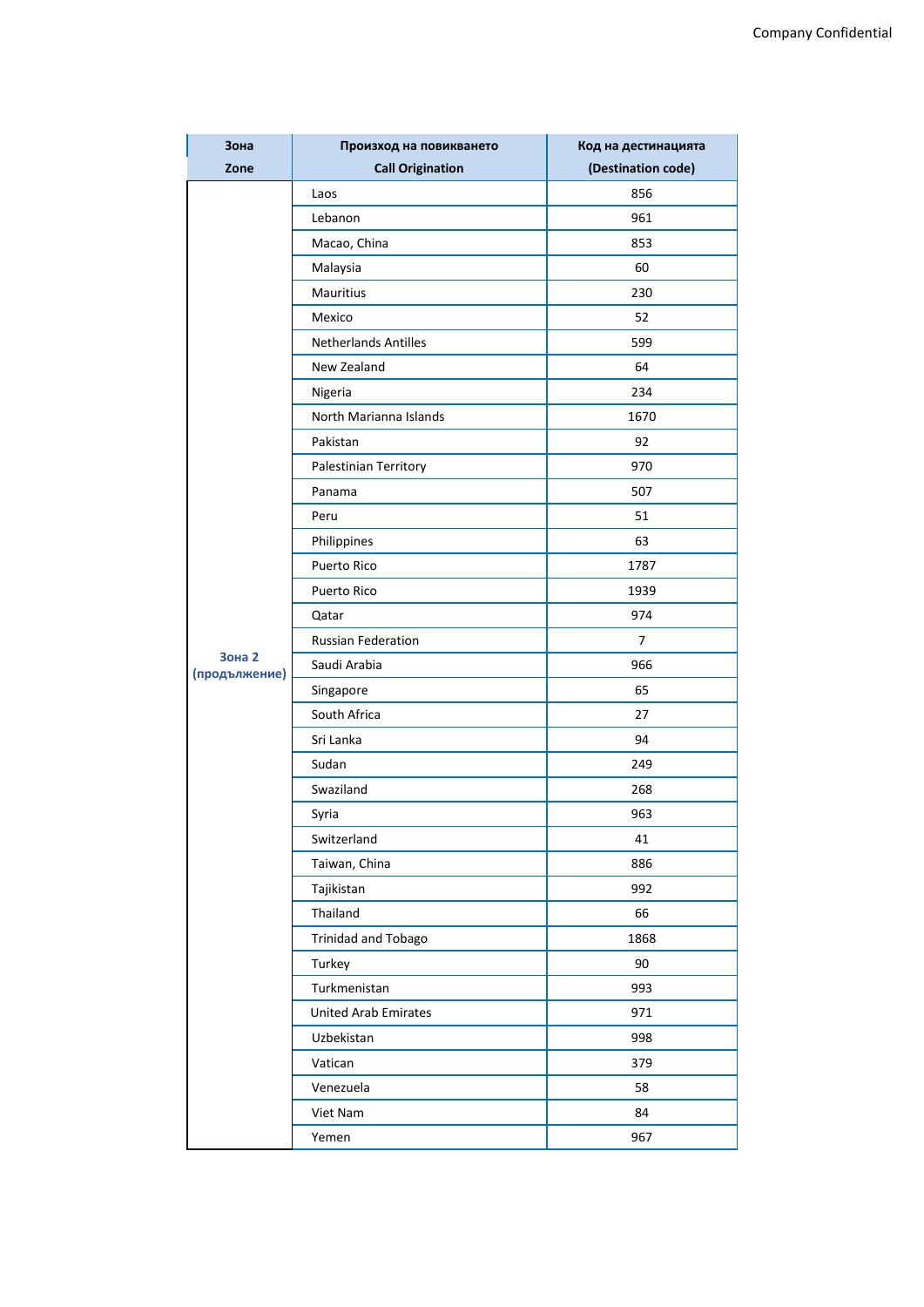| Зона   | Произход на повикването     | Код на<br>дестинацията |
|--------|-----------------------------|------------------------|
| Zone   | <b>Call Origination</b>     | (Destination code)     |
|        | Albania                     | 355                    |
|        | Algeria                     | 213                    |
|        | Anguilla                    | 1264                   |
|        | Antigua and Barbuda         | 1268                   |
|        | Armenia                     | 374                    |
|        | Aruba                       | 297                    |
|        | Ascension                   | 247                    |
|        | Azerbaijan                  | 994                    |
|        | <b>Barbados</b>             | 1246                   |
|        | <b>Belarus</b>              | 375                    |
|        | <b>Belize</b>               | 501                    |
|        | Benin                       | 229                    |
|        | Bhutan                      | 975                    |
|        | <b>Bolivia</b>              | 591                    |
|        | Bosnia and Herzegovina      | 387                    |
|        | Botswana                    | 267                    |
|        | British Virgin Islands      | 1284                   |
|        | <b>Burkina Faso</b>         | 226                    |
|        | Burundi                     | 257                    |
| Зона З | Cameroon                    | 237                    |
|        | Cape Verde                  | 238                    |
|        | Central African Rep.        | 236                    |
|        | Chad                        | 235                    |
|        | Comoros                     | 269                    |
|        | Congo                       | 242                    |
|        | Congo, Dem. Rep. of         | 243                    |
|        | Cook Islands                | 682                    |
|        | Cuba                        | 53                     |
|        | Diego Garcia                | 246                    |
|        | Djibouti                    | 253                    |
|        | Dominica                    | 1767                   |
|        | Ecuador                     | 593                    |
|        | El Salvador                 | 503                    |
|        | <b>Equatorial Guinea</b>    | 240                    |
|        | Eritrea                     | 291                    |
|        | Ethiopia                    | 251                    |
|        | Falkland Islands (Malvinas) | 500                    |
|        | Faroe Islands               | 298                    |
|        | Fiji                        | 679                    |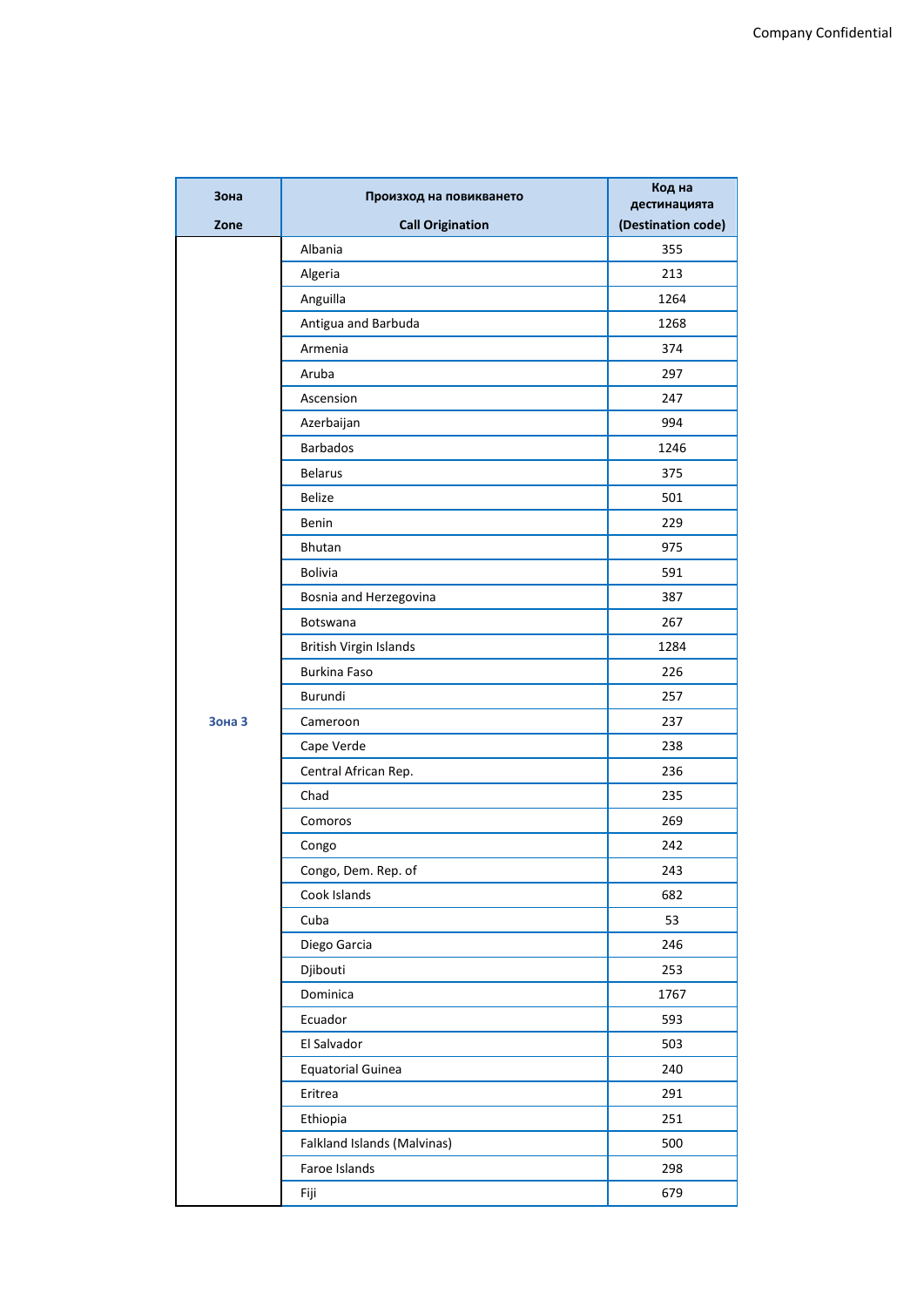| Зона          | Произход на повикването      | Код на<br>дестинацията |
|---------------|------------------------------|------------------------|
| Zone          | <b>Call Origination</b>      | (Destination code)     |
|               | French Polynesia             | 689                    |
|               | FYRO Macedonia               | 389                    |
|               | Gabon                        | 241                    |
|               | Gambia                       | 220                    |
|               | Georgia                      | 995                    |
|               | Ghana                        | 233                    |
|               | Grenada                      | 1473                   |
|               | Guinea                       | 224                    |
|               | Guinea-Bissau                | 245                    |
|               | Guyana                       | 592                    |
|               | Haiti                        | 509                    |
|               | Honduras                     | 504                    |
|               | Iraq                         | 964                    |
|               | <b>Ivory Coast</b>           | 225                    |
|               | Jamaica                      | 1876                   |
|               | Kiribati                     | 686                    |
|               | Korea, Dem. People'S Rep. of | 850                    |
|               | Lesotho                      | 266                    |
|               | Liberia                      | 231                    |
| Зона З        | Libyan Arab Jamahriya        | 218                    |
| (продължение) | Madagascar                   | 261                    |
|               | Malawi                       | 265                    |
|               | <b>Maldives</b>              | 960                    |
|               | Mali                         | 223                    |
|               | Marshall Islands             | 692                    |
|               | Mauritania                   | 222                    |
|               | Micronesia                   | 691                    |
|               | Moldova                      | 373                    |
|               | Monaco                       | 377                    |
|               | Mongolia                     | 976                    |
|               | Montenegro                   | 382                    |
|               | Montserrat                   | 1664                   |
|               | Morocco                      | 212                    |
|               | Mozambique                   | 258                    |
|               | Myanmar                      | 95                     |
|               | Namibia                      | 264                    |
|               | Nauru                        | 674                    |
|               | Nepal                        | 977                    |
|               | New Caledonia                | 687                    |
|               | Nicaragua                    | 505                    |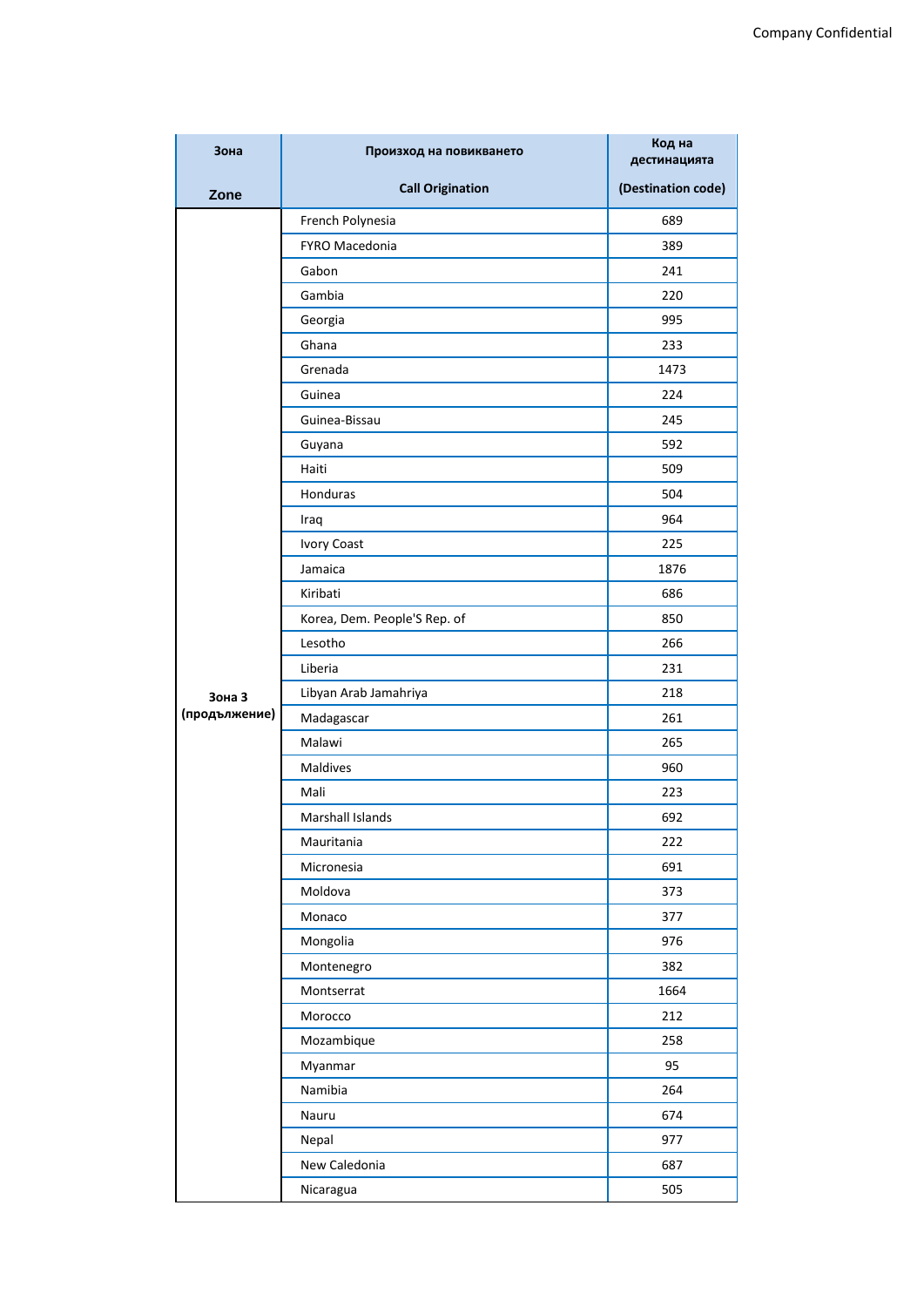|               | Niger                                    | 227                                |
|---------------|------------------------------------------|------------------------------------|
|               | Niue                                     | 683                                |
|               | Palau                                    | 680                                |
| Зона          | Произход на повикването                  | Код на                             |
| Zone          | <b>Call Origination</b>                  | дестинацията<br>(Destination code) |
|               | Papua New Guinea                         | 675                                |
|               | Norfolk Island                           | 672                                |
|               | Oman                                     | 968                                |
|               | Paraguay                                 | 595                                |
|               | Rwanda                                   | 250                                |
|               | Samoa                                    | 685                                |
|               | San Marino                               | 378                                |
|               | Sao Tome and Principe                    | 239                                |
|               | Senegal                                  | 221                                |
|               | Serbia                                   | 381                                |
|               | Seychelles                               | 248                                |
|               | Sierra Leone                             | 232                                |
|               | Solomon Islands                          | 677                                |
|               | Somalia                                  | 252                                |
|               | South Sudan                              | 211                                |
|               | St Helena, Tristan Da Cunha              | 290                                |
|               | St Kitts and Nevis                       | 1869                               |
|               | St Lucia                                 | 1758                               |
| Зона З        | St Pierre and Miquelon                   | 508                                |
| (продължение) | <b>St Vincent and Grenadines</b>         | 1784                               |
|               | Suriname                                 | 597                                |
|               | Tanzania                                 | 255                                |
|               | Timor-Leste                              | 670                                |
|               | Togo                                     | 228                                |
|               | Tokelau                                  | 690                                |
|               | Tonga                                    | 676                                |
|               | Tunisia                                  | 216                                |
|               | <b>Turks and Caicos Islands</b>          | 1649                               |
|               | Tuvalu                                   | 688                                |
|               | Uganda                                   | 256                                |
|               | Ukraine                                  | 380                                |
|               | Uruguay                                  | 598                                |
|               | Vanuatu                                  | 678                                |
|               | Wallis and Futuna                        | 681                                |
|               | Zambia                                   | 260                                |
|               | Zimbabwe                                 | 263                                |
|               | <b>International Shared Cost Service</b> | 808                                |
|               | <b>Inmarsat Snac</b>                     | 870                                |